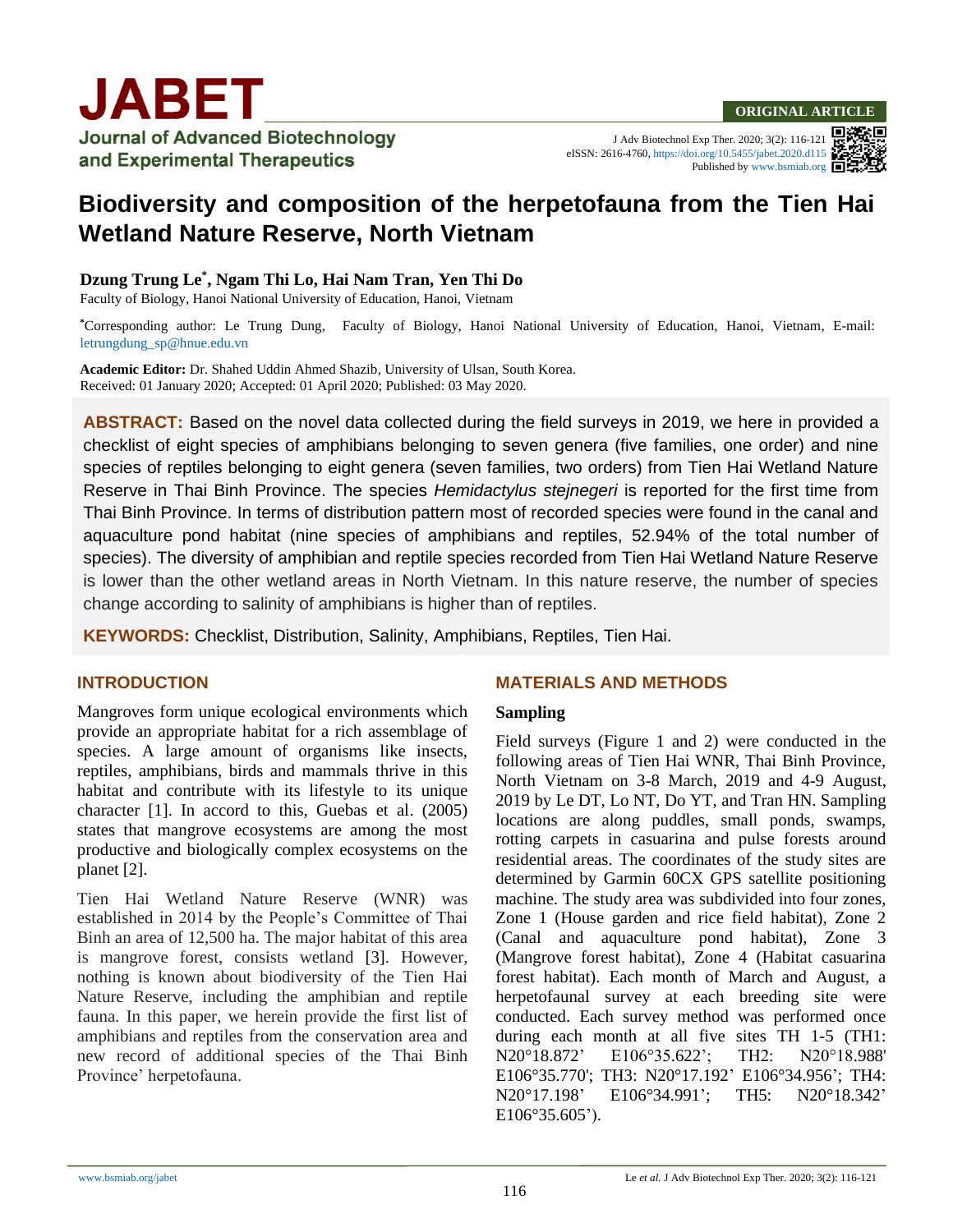Water temperature  $({}^{\circ}C)$ , salinity (psu) and turbidity (NTU) were measured at each station during the sampling period using a Water Quality Checker (WQC-22A, TOA DDK).

Specimens were collected from 19:00 to 24:00. In addition, specimens can be active during the day so they can be collected from 9:00 am to 16:00 pm, mainly collected by hand. Night surveys within the study sites were conducted using boots, hand lamps and powerful torches to avoid dangerous snakes. After taking photographs specimens were euthanized in a closed vessel with a piece of cotton wool containing ethyl acetate, fixed in 85% ethanol and subsequently stored in 70% ethanol [4]. Specimens were deposited in the Museum of Biology, Hanoi National University of Education (HNUE), Hanoi, Vietnam.



**Figure 1.** Map showing the geographical location of Tien Hai Wetland Nature Reserve in the North Vietnam



**Figure 2.** The picture depicts a detailed view of the Tien Hai Wetland Nature Reserve with numbered collection localities

## **Checklist**

Identification of amphibians and reptiles according to Taylor (1962); Smith (1935, 1943); Nguyen (2007); and updated documents. Compare the morphology of collected specimens with identified specimens stored in Biological Museum (Hanoi National University of Education) [5-10]. Checklist, scientific name and English name of species according to documents of Nguyen et al. (2009), Frost (2019), and Uetz et al. (2019) [11-13].

## **Statistical analysis**

The data was analyzed using Microsoft excel software 2007 and PAST as described by Hammer et al, 2001 [13].

## **RESULTS**

#### **Species composition**

Based on our field surveys in Tien Hai WNR in 2019, identified a total of 17 species, including eight amphibian species and nine reptile species of which 11 species have samples and six species recorded through observation.

Results show that this area has a low diversity of amphibians and reptiles. Because the majority of the surveyed area is arable land (aquaculture ponds, rice fields, ponds) frequently affected by human activities. Brackish water environment is not a good environment for many amphibians and reptiles, especially amphibians that mainly breathe through the skin. Because the survey site is small, the survey time is not long, so there are undetected species.

**Table 1.** List of amphibia and reptilia species recorded from Tien Hai Wetland Nature Reserve **(**O: Obserbed, S: Sample, \*: New record species for Thai Binh Province**)**

|                | <b>Species</b>                                     | <b>English name</b>     | <b>Sources</b> |
|----------------|----------------------------------------------------|-------------------------|----------------|
|                | <b>AMPHIBIA</b>                                    |                         |                |
|                | <b>ANURA</b>                                       |                         |                |
|                | <b>Bufonidae</b>                                   |                         |                |
| 1              | Duttaphrynus<br>melanostictus<br>(Schneider, 1799) | Black-spined toad       | S              |
|                | Microhylidae                                       |                         |                |
| $\mathfrak{D}$ | <i>Microhyla fissipes</i> Boulenger,<br>1884       | Ornate<br>pigmy<br>frog | S              |
|                | Dicroglossidae                                     |                         |                |
| 3              | Ferervarya<br>cancrivora<br>(Gravenhorst, 1829)    | Marsh frog              | O              |
| 4              | <i>F. limnocharis</i> (Gravenhorst,<br>1829)       | Grass frog              | S              |
| 5              | Hoplobatrachus<br>rugolosus<br>(Wiegmanh, 1834)    | Common lowland<br>frog  | S              |
|                | Ranidae                                            |                         |                |
| 6              | Sylvirana guentheri (Boulenger,<br>1882)           | Guenther's frog         | S              |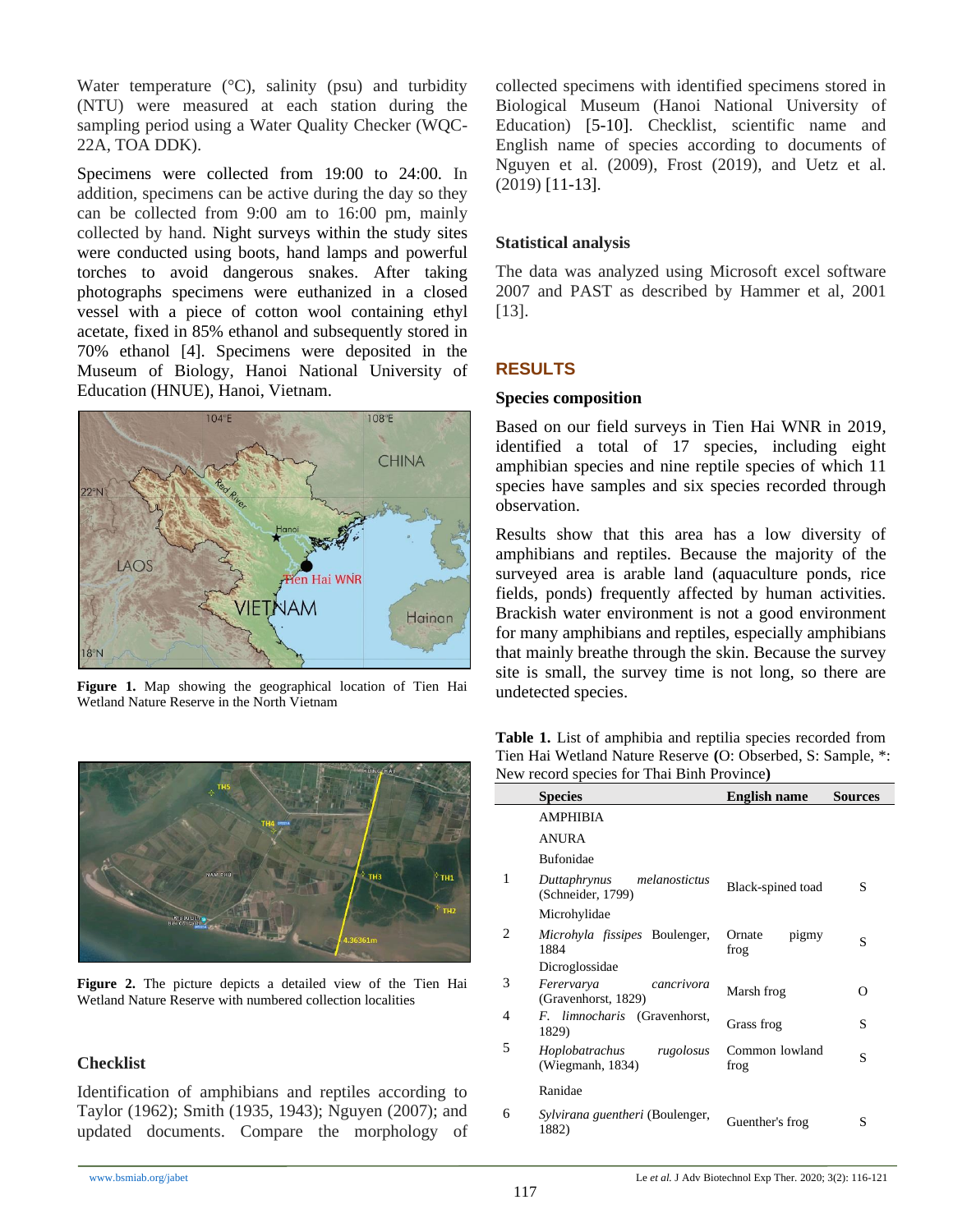| 7  | Hylarana<br>macrodactyla<br>(Günther, 1876)                     | Stripe-backed<br>frog              | O        |
|----|-----------------------------------------------------------------|------------------------------------|----------|
|    | Rhacophoridae                                                   |                                    |          |
| 8  | (Smith,<br>Polypedates<br>mutus<br>1940)                        | <b>Burmese</b><br>whipping frog    | S        |
|    | REPTILIA                                                        |                                    |          |
|    | SQUAMATA                                                        |                                    |          |
|    | Gekkonidae                                                      |                                    |          |
| 9  | Hemidactylus frenatus Duméril<br>& Bibron, 1836                 | Common<br>house<br>gecko           | S        |
| 10 | <i>stejnegeri</i> Ota & Hikida,<br>Н.<br>1989*                  | Stejneger's<br>leaf-<br>toed gecko | S        |
|    | Scincidae                                                       |                                    |          |
| 11 | longicaudata<br>Eutropis<br>(Hallowell, 1857)                   | Long-tailed<br>mabuya              | $\Omega$ |
|    | Typhlopidae                                                     |                                    |          |
| 12 | <i>braminus</i><br>Indotyphlops<br>(Daudin, 1803)               | blind<br>Common<br>snake           | S        |
|    | Homalopsidae                                                    |                                    |          |
| 13 | Hypsiscopus plumbea<br>(Boie,<br>1827)                          | Plumbeous water<br>snake           | S        |
|    | Colubridae                                                      |                                    |          |
| 14 | Fowlea<br>flavipunctatus<br>(Hallowell, 1860)                   | Yellow-spotted<br>keelback         | S        |
|    | Elapidae                                                        |                                    |          |
| 15 | Bungarus fasciatus (Schneider,<br>1801)                         | <b>Banded</b> krait                | О        |
| 16 | Naja atra Cantor, 1842                                          | Chinese cobra                      | $\Omega$ |
|    | TESTUDINATA                                                     |                                    |          |
| 17 | Chelonniidae<br>Lepidochelys<br>olivacea<br>(Eschscholtz, 1829) | Olive<br>ridley<br>turtle          | Ω        |



**Figure 3.** (A) *Duttaphrynus melanostictus*, (B) *Microhyla fissipes,*  (C) *Ferervarya limnocharis,* (D) *Hoplobatrachus rugolosus,* (E) *Sylvirana guentheri*, and (F) *Polypedates mutus*.



**Figure 4.** (A) *Hemidactylus frenatus,* (B) *Hemidactylus stejnegeri*, (C) *Hypsiscopus plumbea*, (D) *Fowlea flavipunctatus*, and (E) *Lepidochelys olivacea.*

#### **Comparison**

Comparing the herpetofauna of Tien Hai WNR with mangrove areas in northern Vietnam, including Xuan Thuy National Park (Le et al., 2004), Bai Tu Long National Park (Gowor et al, 2016), Bach Long Vy Island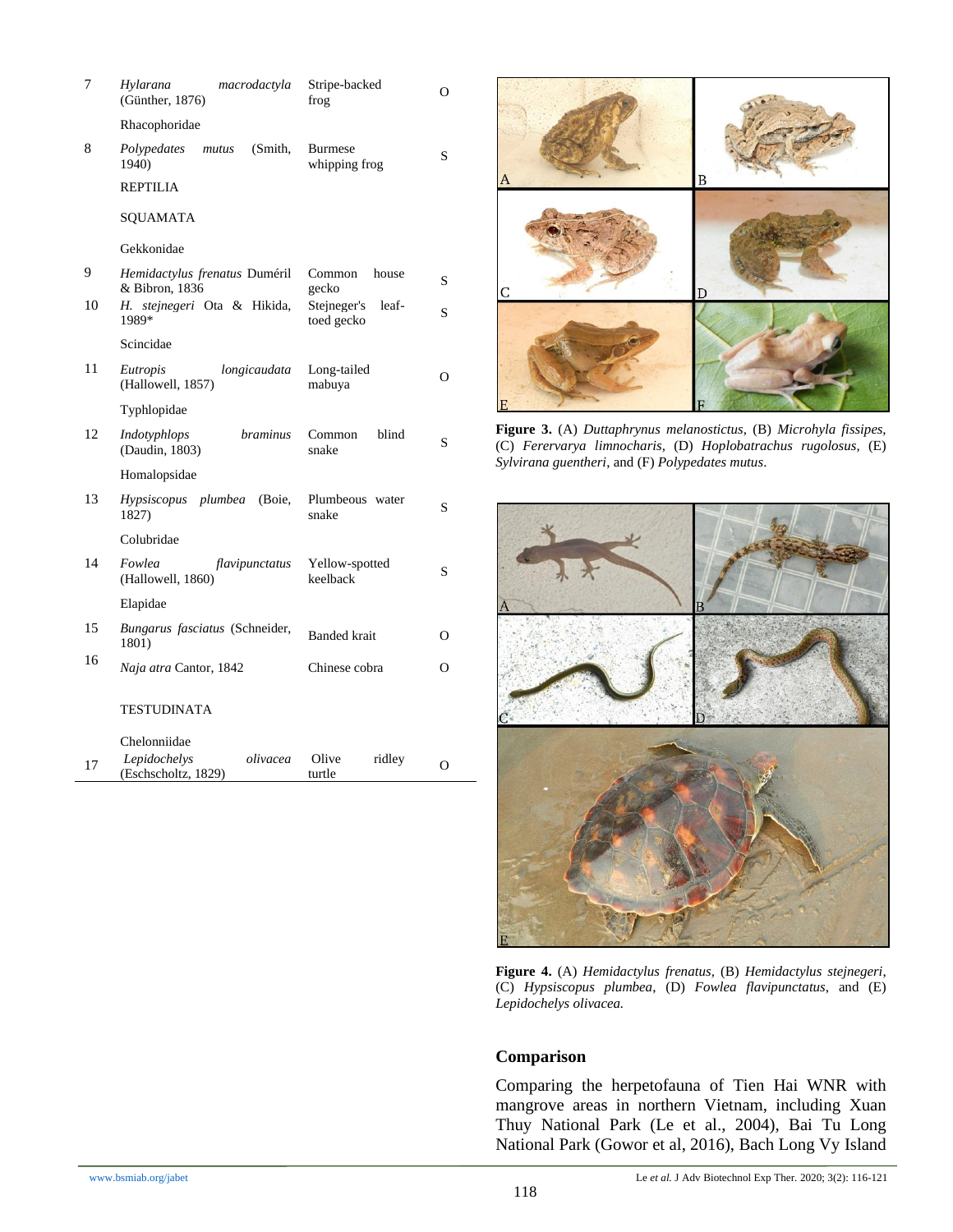(Bui et al., 2013) , Cat Ba National Park (Nguyen et al., 2011), there was a remarkable difference in species number of amphibians and reptiles between studied areas [14-17]. In which, the total number of amphibian and reptile species was highest in Cat Ba National Park (23 amphibian species and 40 reptile species), following up by Xuan Thuy National Park (13 amphibian species and 24 reptile species), Bai Tu Long National Park (eight amphibian species and 21 reptile species) and Bach Long Vy Island (5 amphibian species and 15 reptile species). Tien Hai WNR has lowest amphibian and reptile species diversity (eight amphibian species and nine reptile species).

## **Habitat distribution**

Based on habitat fragmentation of Ngo and Hoang (2002) [12], mangrove habitat division of Phan et al. (2004) [19] and based on natural characteristics of Tien Hai WNR, four main habitats in the study area were divided: House garden and rice field habitat, canal aquaculture pond habitat for seafood ponds, mangrove forest habitat, habitat casuarina forest habitat.



**Figure 5.** Habitats from Tien Hai Wetland Nature Reserve: A) Mangrove forest; B) Canal and aquaculture pond; C) Casuarina forest

*Mangrove forest habitat (image of Figure 5A)*: Consisting of mangrove forests in conservation areas, affected by high tide. Three species have been identified, accounting for 17.65% of the total species (Figure 6).

*Canal and aquaculture pond habitat (image of Figure 5B)*: Habitats include large and small canals and aquaculture ponds in the reserve, areas with tide and current. Nine species have been identified, accounting for 53.94% of the total species (Figure 6).

*Casuarina forest habitat (image of Figure 5C):* This habitat includes litter, trail in casuarina forest, scrub. Nine species have been identified, accounting for 53.94% of the total species of the system (Figure 6).

*House garden and rice field habitat:* Including areas surrounding residential areas, vegetable gardens, fields and habitats greatly influenced by daily human activities and production activities. Six species have been identified, accounting for 35.29% of the total species (Figure 6).



Figure 6. Species diversity of amphibians and reptiles associated with habitat types in Tien Hai Wetland Nature Reserve, Thai Binh Province.

## **Salinity distribution**

It is generally understood that amphibians breed and associate with freshwater habitats such as ponds, lakes and other small water bodies. Many scientific studies have demonstrated that amphibians are particularly vulnerable to saline conditions at embryo, larval and adult stages, for example, research by Hopkins et al. (2015) [20]. In this study we conducted field survey to collect samples and measure salinity at 5 locations TH1, TH2, TH3, TH4, and TH5 as shown in Figure 2. Salinity measurements are conducted in two seasons, the dry season in March 2019 and the rainy season in August 2019.

Based on the results of the field survey, the distribution of some amphibians and reptiles adapted to saline soils in the WNR are as follows: *Duttaphrynus melanostictus, Ferervarya cancrivora, F. limnocharis, Sylvirana guentheri*, *Hemidactylus frenatus, H. stejnegeri*, *Eutropis longicaudata* are present in pale brackish to marine brackish, salinity ranges from 2.7-20.3, salinity from 2.7-13.8 in the rainy season and from 13.6 to 20.3 in the dry season*. Microhyla fissipes, Hoplobatrachus rugolosus*, *Polypedates mutus* are present in waters with salinity of 2.7 to 20.3, salinity of 2.7 to 4 in the rainy season and from 20 to 20.3 in the dry season. *Bungarus fasciatus, Naja atra* are present in waters with salinity from 2.7 to 20.3, salinity from 2.7 to 13.8 in the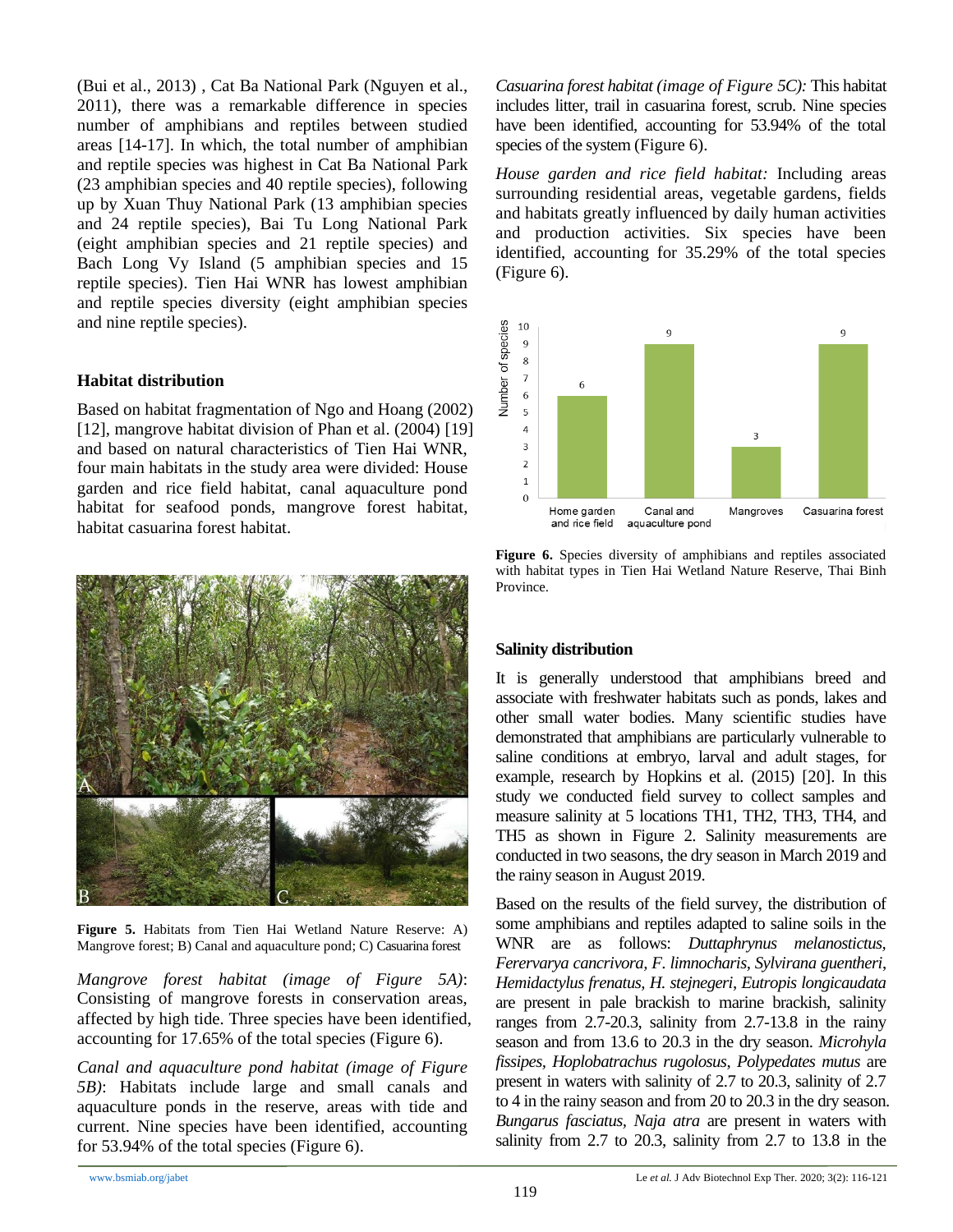rainy season and from 11 to 20.3 in the dry season. *Fowlea flavipunctatus* is present in waters with salinity of 4 to 20.3, salinity from 4 to 11.4 in the rainy season and from 11 to 20.3 in the dry season. *Indotyphlops braminus, Enhydris plumbea* are present in saline areas of 4 in the rainy season and 20.3 in the dry season. *Lepidochelys olivacea* is present in waters with a salinity of 11.

Results showed that most species in Tien Hai WNR were able to tolerate salinity from 2.7 to 13.8 in the rainy season and salinity from 11 to 20.3 in the dry season.

The number of reptile species varies according to salinity at TH1, TH2, TH3, TH4, TH5. The salinity level is relatively stable at TH1 and TH2 sites in the rainy and dry seasons, due to the location close to the sea, the number of amphibian reptiles is low. Through field survey, there was no appearance of amphibians at TH1 and TH2 sites, the number of reptiles was low compared to TH3, TH4 and TH5. The salinity and water content of the Th4 and TH5 are significantly different in the dry and rainy seasons due to the location adjacent to the Ba Lat estuary in the rainy season, freshwater from upstream reduces salinity, in the dry season the amount of water decreases salinity increases. The TH4 and TH5 sites have the highest number of amphibians and reptiles due to their low salinity and are farther from the sea than TH1 and TH2. At the TH3 site the number of reptiles is moderate.

The results showed that the increase in salinity decreased the number of reptile and amphibians

Through Figure 7 shows that the number change according to salinity of amphibians is higher than that of reptiles. The number of amphibians is more volatile because amphibians are well known as osmotically sensitive organisms due to their highly permeable skin and eggs, complex life cycles and salt water tends to disrupt the ionic and water exchange across permeable membranes. Reptiles are less affected by salinity, so the fluctuations are low.



**Figure 7.** Relationship between number of amphibia, reptile species and survey areas in Tien Hai Wetland Nature Reserve, Thai Binh Province.

## **DISCUSSION**

Vietnam is one of the most well-known countries in the world in terms of amphibians and reptiles diversity with a total of about 780 recognized species [1,13]. However, there are many areas with poorly studied such as high mountains and mangrove areas [2,17]. The checklist of eight species of amphibians belonging to seven genera (five families, one order) and nine species of reptiles belonging to eight genera (seven families, two orders) from Tien Hai Wetland Nature Reserve in Thai Binh Province. This result is low compared to the wetland areas in northern Vietnam. Future herpetological surveys in Tien Hai Wetland Nature Reserve are urgently needed and likely to reveal the existence of further species. If time, team size and preparation are sufficient should be applied to detect more secretive species.

In terms of species richness, the Zone 4 casuarina forest and the Zone 2 canal and aquaculture pond habour the highest number of recorded species (nine species, accounting for 53.94% of total species of the WNR), follow by the Zone 1 house garden and rice field (six species, 35.29% of total species of the WNR), the Zone 3 mangrove forest (three species, 17.65% of the total species of the WNR). The number change according to salinity of amphibians is higher than of reptiles.

## **ACKNOWLEDGEMENT**

We are grateful to the directorates of the Tien Hai Wetland Nature Reserve for support of our field work and issuing relevant permits. We thank N.H. Nguyen (IEBR) and T.M. Doan (HNUE) for their assistance in the field. We thank E. Sterling (New York, NY, USA) and K. Koy (Berkeley, CA, USA) for providing the map of Vietnam. This study is financially supported by a